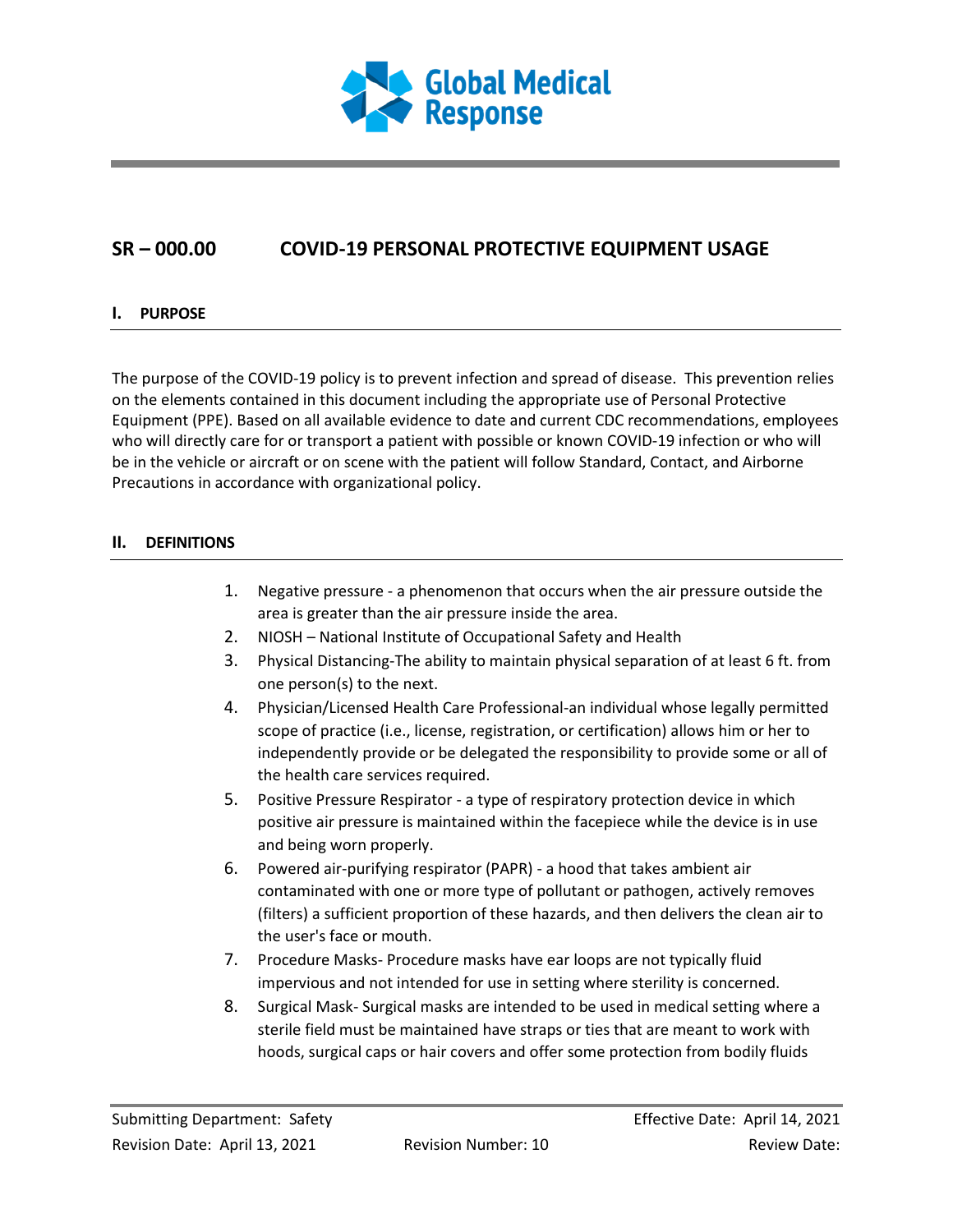

- 9. Qualitative Fit Test A qualitative fit test (QLFT) is a type of respirator fitting test that relies on the user's sense to determine whether there is any leak in the seal of the respirator to his/her face.
- 10. Quantitative Fit Test A quantitative fit test (QNFT) is a type of respirator fitting test that numerically evaluates respirator fit, measuring the leakage into the respirator.
- 11. Reuse: Refers to the practice of using the same N-95 respirator for multiple encounters with patients but removing it ('doffing') after each encounter. The N-95 respirator is stored in between encounters to be put on again ('donned') prior to the next encounter with a patient. For pathogens in which contact transmission (e.g., fomites) is not a concern, non-emergency reuse has been practiced for decades. For example, for tuberculosis prevention, CDC recommends that a respirator classified as disposable can be reused by the same worker as long as it remains functional and is used in accordance with local infection control procedures.
- 12. Vaccinated: Fully vaccinated is defined as 14 days after the second doses of the Moderna or Pfizer vaccine or 14 days after the single Johnson & Johnson vaccine.

# **II. POLICY**

Based on all available evidence to date and current CDC recommendations, employees who will directly care for or transport a patient with possible or known COVID-19 infection or who will be in the vehicle or aircraft with the patient or on scene with a patient will adhere to the elements contained in this policy addendum and follow Standard, Contact, and Airborne Precautions. This policy is temporary in nature and is intended to work in conjunction with the GMR respiratory Protection Plan. It is expected that this policy will be followed in the absence of local policy guidance that is more stringent.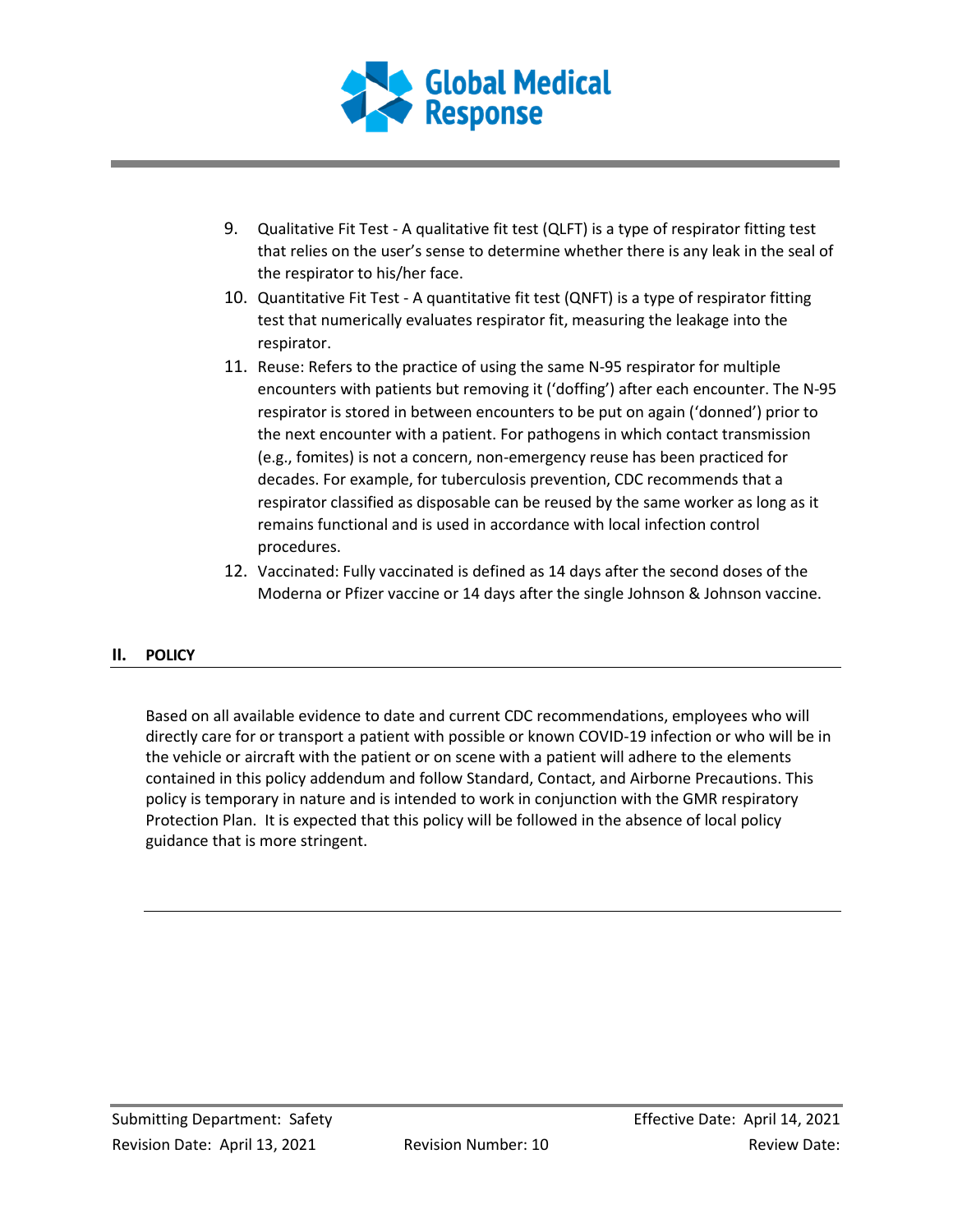

#### **PROCEDURE**

#### A. **Personal Protective Equipment Usage**

- 1. For unvaccinated employees a procedure or cloth face mask will be worn at all times in GMR facilities and vehicles (i.e. between calls, when responding to calls for service and when in office facilities, crew quarters, maintenance site, etc.). Additionally, it is expected that employees will obey all state and local orders regarding mask usage.
- 2. If you are fully vaccinated and are a minimum of 14 days post final vaccine you may interact with other fully vaccinated people indoors without wearing masks or staying six feet apart.
- 3. Teams that are fully vaccinated do not need to wear a mask in aircraft/ambulances/crew quarters/isolated offices when others in the area are fully vaccinated. Masks must continue to be worn when interacting with the public or non-vaccinated employees as well as continued use of other appropriate PPE for patient care.
- 4. You no longer need to be quarantined or undergo testing if you do not have symptoms of COVID-19 after contact with someone who has COVID-19. However, if you begin to show symptoms associated with the virus, you should not come to the workplace, contact your supervisor and complete the SafeRestart screening process.
- 5. Whether you are vaccinated or not, you are still required to wear a mask and practice physical distancing when moving around the building/environment (cafeteria, restroom, quarters) where there is any potential to encounter other individuals who are not vaccinated.
- 6. If a cloth mask is preferred GMR provides appropriate 3 ply cloth masks that can be obtained by ordering from Staples via the Basware interface. Gaiters, bandanas, turtlenecks, scarves, etc. are not approved as emerging data suggests that they do not offer the same levels of protection afforded by a 3 ply cloth face covering.
- 7. Procedure or cloth face masks must be worn appropriately and not be allowed to hang freely from the ear or neck. Masks must cover the mouth and nose.
- 8. Drivers of company vehicles (hereafter referred to as driver) or pilots, if they provide direct patient contact or transport (e.g., moving patients onto stretchers), will wear all recommended PPE in accordance with this document
- 9. Procedure facemask and eye protection at a minimum are required for all patient contacts. Eye protection that fully covers the front and sides of the face (safety glasses, trauma glasses) with gaps between glasses and the face likely do not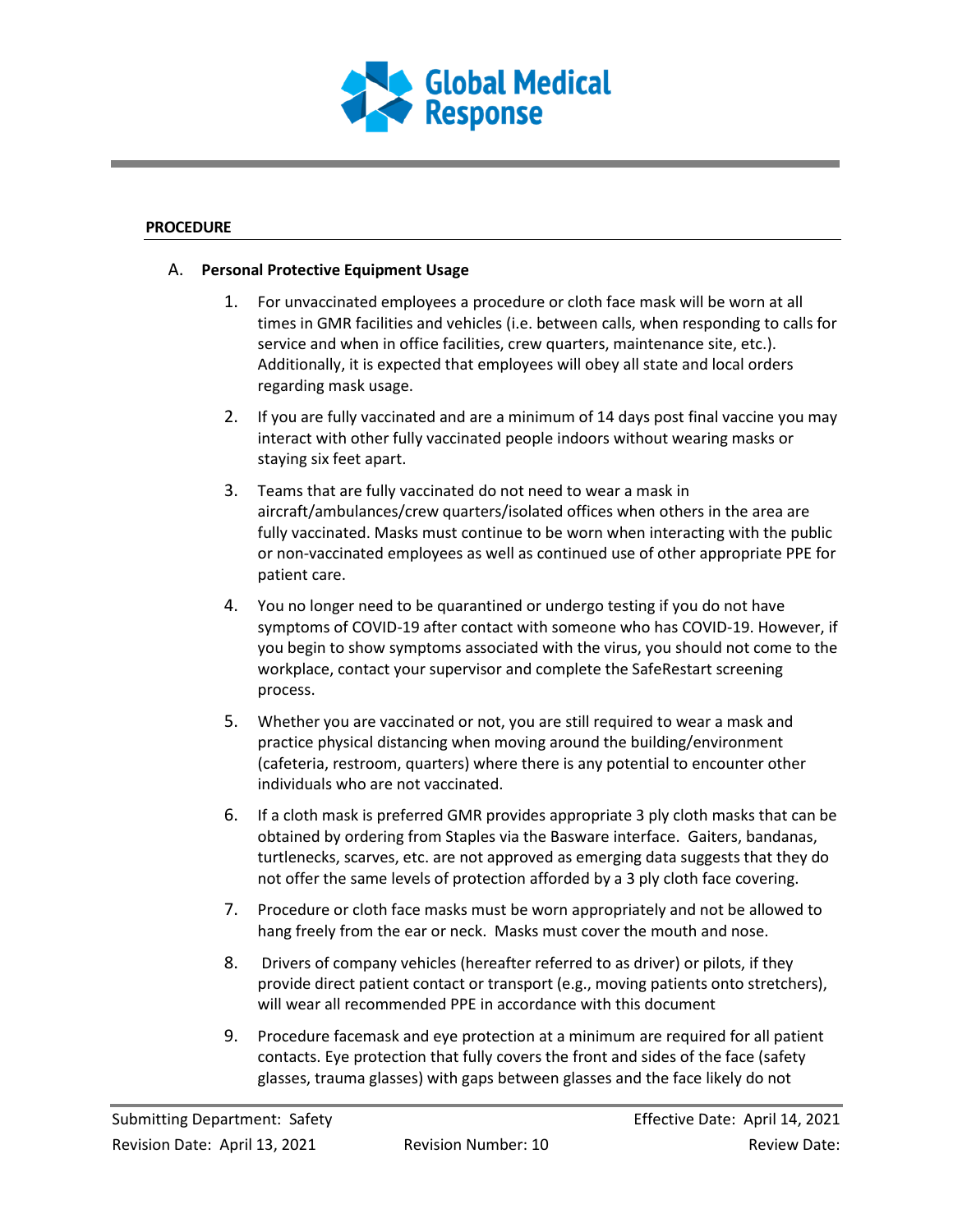

protect eyes from all splashes and sprays. Personal eyeglasses and contact lenses are NOT considered adequate eye protection.

- 10. Patients and/or family/friends should be wearing their own cloth face covering (if safe) prior to the arrival of personnel and throughout the duration of the encounter, including during transport. If they do not have a face covering, they will be offered a facemask or cloth face covering. Facemasks and cloth face coverings should not be placed on young children under age 2, anyone who has trouble breathing, or anyone who is unconscious, incapacitated or otherwise unable to remove the mask without assistance.
- 11. If a nasal cannula is used, a facemask should (ideally) be worn over the cannula. Alternatively, an oxygen mask can be used if clinically indicated. If the patient requires intubation, see item 7 for additional precautions for aerosol-generating procedures.
- 12. N-95 respirators or respirators that offer a higher level of protection are used instead of a procedure facemask when patient source control is not possible or performing/present for an aerosol-generating procedure (Cloth face masks are not permitted to be used in patient care settings) in addition to
	- a) Eye protection that fully covers the front and sides of the face (safety glasses, trauma glasses) with gaps between glasses and the face likely do not protect eyes from all splashes and sprays. Personal eyeglasses and contact lenses are NOT considered adequate eye protection.
	- b) Where 3M model 8511 with easy flow valves are used source control MUST be used by the patient and all providers. These respirators are only permitted during times of acute shortage and are not used when nonvalved respirators are available.
	- c) A single pair of disposable patient examination gloves. Change gloves if they become torn or heavily contaminated. Use hand sanitizers or wipes to clean gloves prior to doffing or touching face, eye protection or respirators and masks.
	- d) Isolation Gown—Gowns are prioritized for aerosol-generating procedures, care activities where splashes and sprays are anticipated, and high-contact patient care activities that provide opportunities for transfer of pathogens to the hands and clothing of EMS clinicians (e.g., moving patient onto a stretcher).
- 13. All personnel must avoid touching their face and eyes while working and strictly adhere to donning and doffing procedures. After completing patient contact and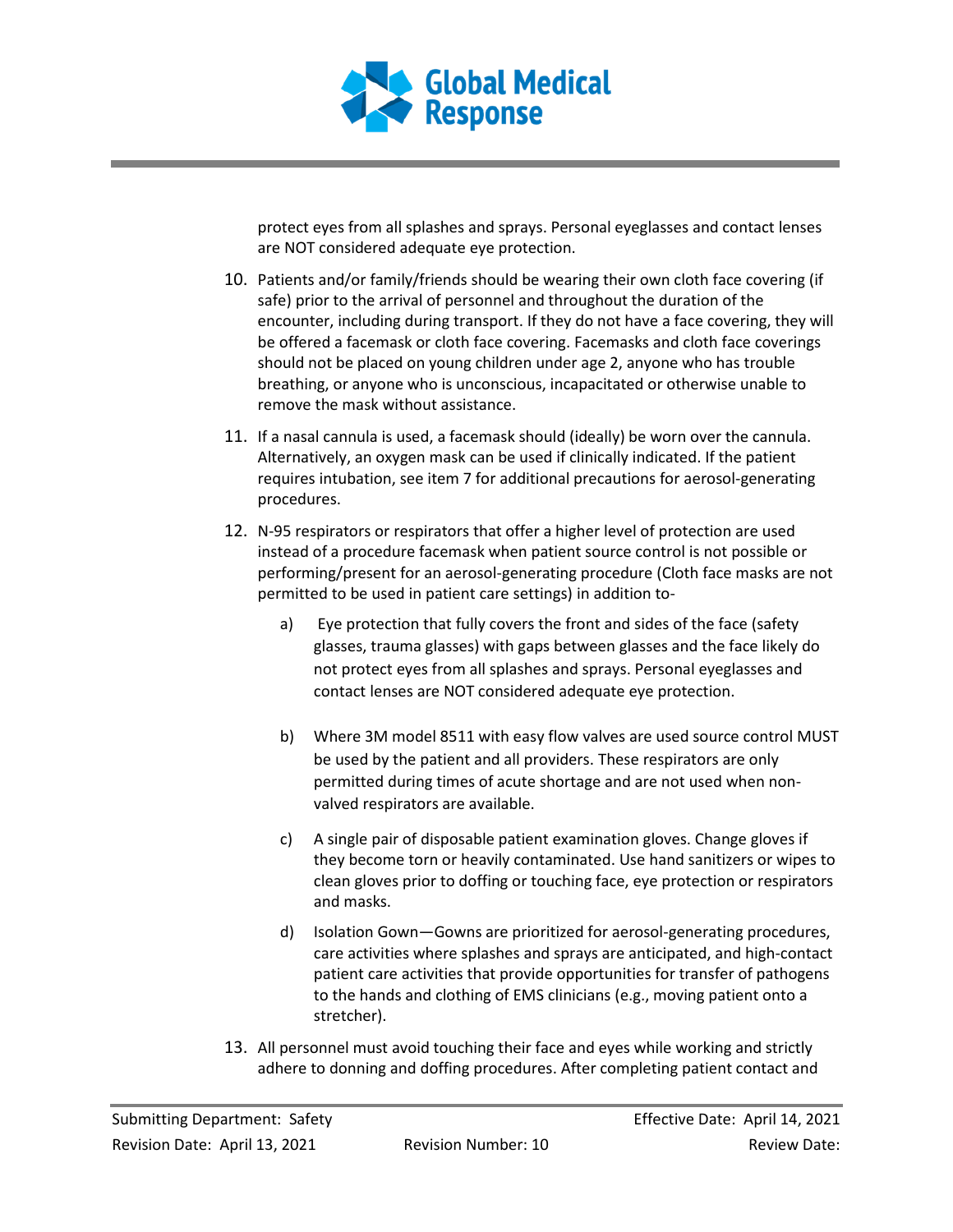

before entering the driver's compartment or aircraft, the driver or pilot should remove and dispose of PPE except for the appropriate mask (see provided donning and doffing procedures (provide hyperlink(s)) and perform hand hygiene with soap and water or an 60% alcohol based sanitizer to avoid soiling the compartment.

- 14. If the transport vehicle (aircraft or ambulance) does not have an isolated (separate) compartment, the driver or pilot for operation of the transport vehicle should remove the protective eye wear, gown and gloves and perform hand hygiene. An appropriate mask or respirator will continue to be used in accordance with these guidelines during transport by the driver or pilot. For pilots, the N-95 respirator is appropriate to wear in the presence of helmets, visors and/or night vision goggles.
- 15. The use of temporary partitions (sheets, blankets, plastic, etc.) is not approved in GMR ground or air vehicles. The value of these variable materials in this application is currently unproven and may present additional hazards for ground/air modalities during flight or ground transport and during decontamination procedures on these vehicles. The single most important risk mitigation strategy is the proper use of PPE in accordance with this guidance.
- 16. On arrival, after the patient is released to the facility and the vehicle or aircraft is decontaminated in accordance with GMR vehicle decontamination procedures, affected staff should perform hand hygiene, remove and discard PPE and perform hand hygiene again. All personnel should follow appropriate donning and doffing procedures. Used PPE is discarded in accordance with routine procedures.

# B. **Appropriate N-95 Respirator Fit Testing and Facial Hair**

1. To be optimally effective at reducing the risk of airborne exposures, employees who are required to wear N-95 or greater respirator must **first** complete a respiratory medical questionnaire in accordance with OSHA standard 1910.134 appendix C and be cleared by a Physician or other Licensed Health Care Professional (PLHCP ) **prior** to fit testing. N-95 respirators must be appropriately fit tested for all employees engaged in the treatment or transport of patients. Fit testing must occur with applicable safety equipment in place (e.g. helmets, safety glasses). In addition, facial hair that comes between the sealing surface of the N-95 respirator and the face must be removed. Individuals that do not remove facial hair that interferes with a proper seal will not be permitted to engage in the treatment or transportation of patients given the substantial risk to themselves, other providers and the community.

# C. **Exemptions and Employee Owned PPE**

1. There are no medical or religious exemptions allowed in accordance with OSHA standard 190.134. The use of employee purchased or owned PPE is not permitted.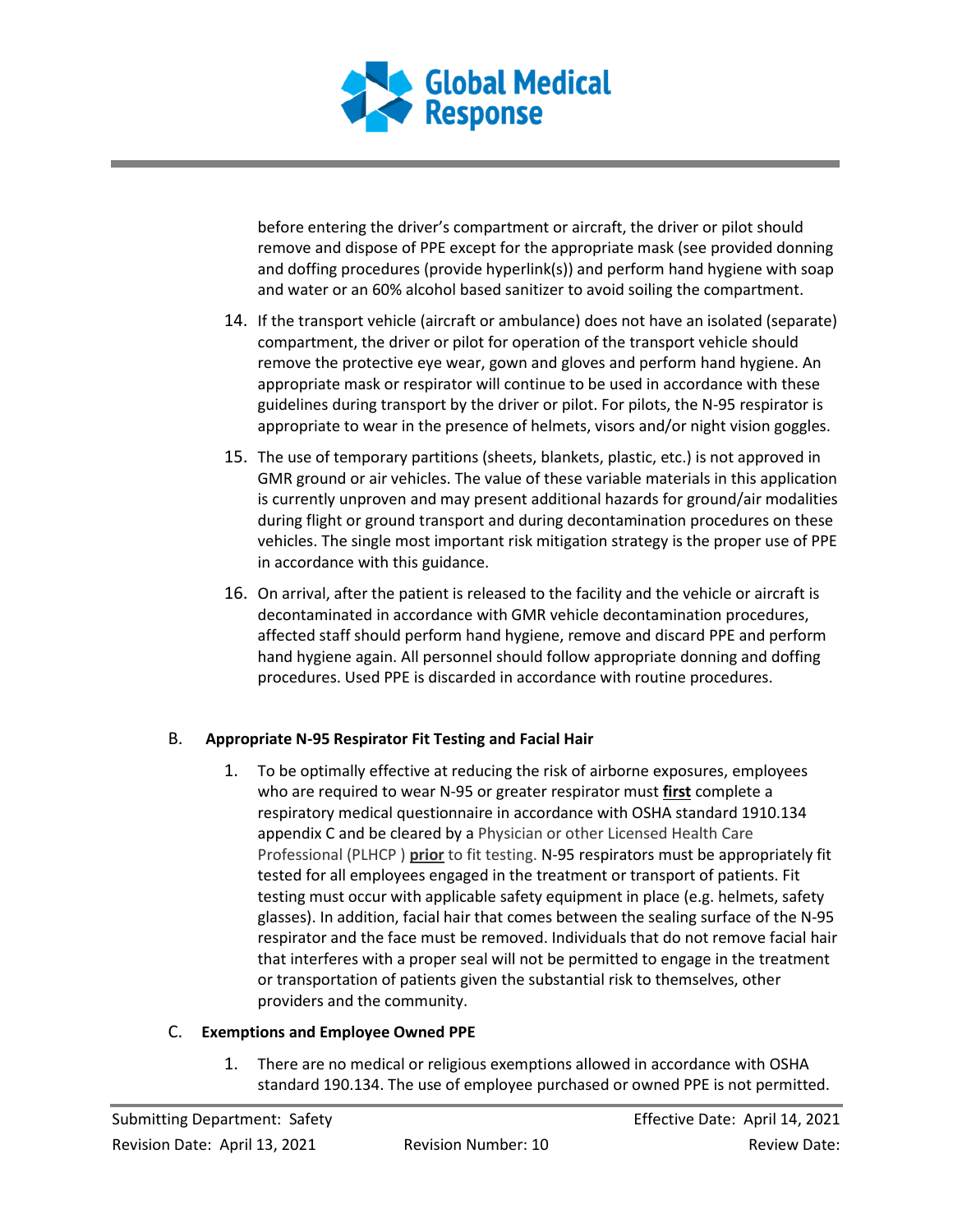

#### D. **Respirator Re-Use**

- 1. Respirator re-use is no longer authorized.
	- a) Respirators should be discarded after each patient contact in accordance with CDC guidance published on April 9, 2021 that facilitates the transition from the Crisis Capacity Standard to a Conventional Capacity standard.

# E. **Support Staff**

- 1. Personnel who are located at operations, dispatch and maintenance locations must wear cloth or procedure masks at all times when interacting with or potential to interact with unvaccinated staff may occur in addition to practicing appropriate physical distancing and practice routine hand hygiene. This includes administrative staff, air and ground maintenance staff, VST's, clinical and human resources staff. It expected that employees will obey all state and local orders regarding mask usage.
- 2. Procedure or cloth face masks must be worn appropriately and not be allowed to hang freely from the ear or neck. Masks must cover the mouth and nose.
- 3. Operations will maintain appropriate facility cleaning and disinfecting guidelines.
- 4. Vehicle Service Technicians, vehicle and aircraft maintenance staff that may come into contact with potentially infected equipment or vehicles must utilize appropriated PPE in these instances
	- a) Procedure mask
	- b) Eye protection that fully covers the front and sides of the face (safety glasses, trauma glasses) with gaps between glasses and the face likely do not protect eyes from all splashes and sprays. Personal eyeglasses and contact lenses are NOT considered adequate eye protection.
	- c) A single pair of disposable patient examination gloves. Change gloves if they become torn or heavily contaminated.
	- d) Use hand sanitizers or wipes to clean gloves prior to doffing or touching face, eye protection or respirators and masks.
	- e) Isolation Gown-if the possibility of splashing exists

# **III. Policy Expectations**

It is expected that employees will adhere to this policy guidance. Failure to do so may result in individual infection, transmission of illness and/or disciplinary action.